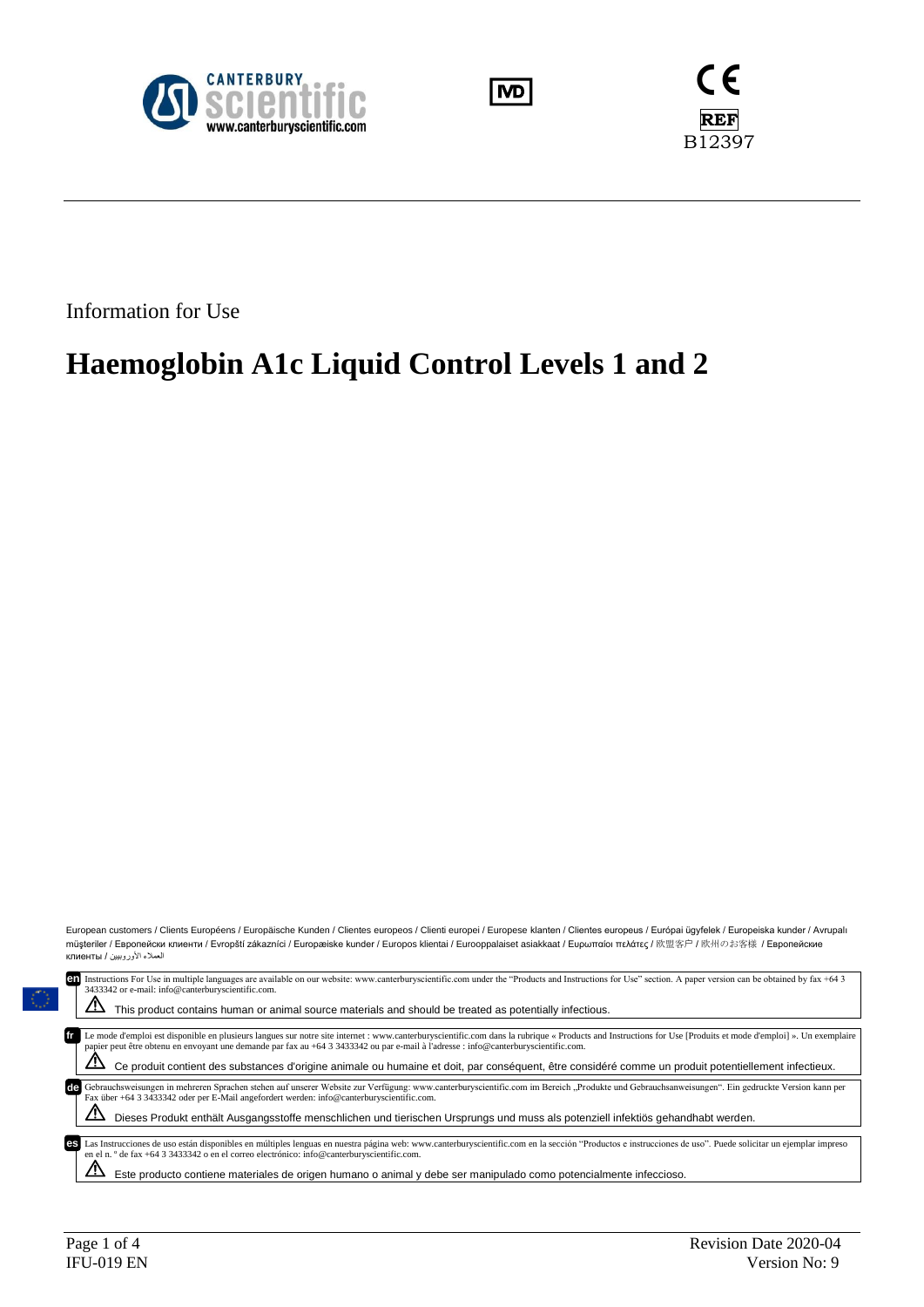|           | Sul nostro sito Web sono disponibili le istruzioni per l'uso in varie lingue: www.canterburyscientific.com nella sezione "Products and Instructions for Use" (Prodotti e istruzioni per l'uso).<br>E possibile ricevere una versione cartacea inviando un fax al numero +64 3 3433342 o scrivendo un'e-mail all'indirizzo: info@canterburyscientific.com.                                                                     |
|-----------|-------------------------------------------------------------------------------------------------------------------------------------------------------------------------------------------------------------------------------------------------------------------------------------------------------------------------------------------------------------------------------------------------------------------------------|
|           | Questo prodotto contiene materiali di origine umana o animale e deve essere trattato come potenzialmente infettivo.                                                                                                                                                                                                                                                                                                           |
|           | Op onze website is de gebruiksaanwijzing in meerdere talen beschikbaar: zie www.canterburyscientific.com onder het gedeelte "Producten en gebruiksaanwijzingen". Gedrukte versies kunnen worden<br>aangevraagd via fax +64 3 3433342 of e-mail: info@canterburyscientific.com.                                                                                                                                                |
|           | Dit product bevat materialen van menselijke en dierlijke oorsprong en moet worden behandeld als mogelijk infectieus.                                                                                                                                                                                                                                                                                                          |
|           | No nosso site da internet, poderá encontrar Instruções de Utilização em várias línguas: www.canterburyscientific.com na secção "Produtos e Instruções de Utilização". Poderá obter uma versão em papel pelo<br>fax +64 3 3433342 ou e_mail: info@canterburyscientific.com.                                                                                                                                                    |
|           | Este produto contém materiais de origem humana ou animal e deve ser considerado como potencialmente infeccioso.                                                                                                                                                                                                                                                                                                               |
|           | A Használati utasítás több nyelven elérhető honlapunkon a www.canterburyscientific.com címen, a "Products and Instructions for Use" (Termékek és Használati utasítások) című részben.<br>A nyomtatott verzió fax (+64 3 3433342) vagy e-mail (info@canterburyscientific.com) útján szerezhető be.                                                                                                                             |
|           | Ez a termék emberi, illetve állati forrásból származó anyagokat tartalmaz, és potenciálisan fertőző anyagként kell kezelni.                                                                                                                                                                                                                                                                                                   |
|           | Bruksanvisning på flera språk finns på vår hemsida: www.canterburyscientific.com under avsnittet "Produkter och bruksanvisningar". En pappersversion kan erhållas via fax +64 3 3433342 eller e--post:<br>info@canterburyscientific.com.                                                                                                                                                                                      |
|           | Denna produkt innehåller material av humant eller djurursprung och ska behandlas som potentiellt smittsam.                                                                                                                                                                                                                                                                                                                    |
|           | Birçok dilde Kullanım Talimatları Web sitemizde mevcuttur: "Products and Instructions for Use" (Urünler ve Kullanım Talimatları) bölümü altında www.canterburyscientific.com adresinde. Basılı sürüm<br>faks +64 3 3433342 veya e-posta ile sağlanabilir: info@canterburyscientific.com.                                                                                                                                      |
|           | Bu ürün insan veya hayvan kaynaklı materyaller içermektedir ve potansiyel olarak bulaşıcı olduğu düşünülerek işlem yapılmalıdır.                                                                                                                                                                                                                                                                                              |
|           | Инструкциите за употреба на различни езици можете да намерите на нашия уебсайт: www.canterburyscientific.com в раздел "Products and Instructions for Use" ("Продукти и инструкции за<br>употреба"). Можете да се сдобиете с техния хартиен вариант чрез факс +64 3 3433342 или на имейл: info@canterburyscientific.com.                                                                                                       |
|           | Този продукт съдържа материали от човешки или животински произход и следва да се третира като потенциално зара̀зен.                                                                                                                                                                                                                                                                                                           |
|           | Návod k použití v několika jazycích je k dispozici na našich webových stránkách: www.canterburyscientific.com v části "Výrobky a návod k použití". Tištěnou verzi lze získat faxem<br>+64 3 3433342 nebo e--mailem: info@canterburyscientific.com.                                                                                                                                                                            |
|           | Tento výrobek obsahuje lidské nebo zvířecí zdrojové materiály a musí tedy být považován jako potenciálně infekční.                                                                                                                                                                                                                                                                                                            |
| da        | Brugsanvisninger er tilgængelige på flere sprog på vores website: www.canterburyscientific.com i sektionen "Products and Instructions for Use". En trykt udgave kan fås via fax ved henvendelse på tlf. +64 3<br>3433342 eller e-mail: info@canterburyscientific.com.                                                                                                                                                         |
|           | Dette produkt indeholder humane eller animalske kildematerialer og skal behandles som potentielt infektiøst.                                                                                                                                                                                                                                                                                                                  |
|           | Naudojimo instrukcijas keliomis kalbomis galima rasti mūsų interneto svetainėje www.canterburyscientific.com, skyriuje "Produktai ir naudojimo instrukcijos". Popierinę versiją galima gauti faksu +64 3<br>3433342 arba el. paštu info@canterburyscientific.com.                                                                                                                                                             |
|           | Šio produkto sudėtyje yra žmogaus ir gyvūnų kilmės medžiagų, todėl jį reikia laikyti potencialiai infekciniu.                                                                                                                                                                                                                                                                                                                 |
|           | Sivustoltamme löytyy käyttöohjeet useilla eri kielillä: www.canterburyscientific.com, osa "Tuotteet ja käyttöohjeet". Voit hankkia tulostetun version faksaamalla numeroon +64 3 3433342 tai lähettämällä<br>sähköpostia osoitteeseen: info@canterburyscientific.com.                                                                                                                                                         |
|           | Tämä tuote sisältää ihmis- tai eläinperäisiä lähdemateriaaleja ja sitä on käsiteltävä mahdollisen tartuntavaaran aiheuttavana tuotteena.                                                                                                                                                                                                                                                                                      |
|           | Οδηγίες χρήσης σε διάφορες γλώσσες είναι διαθέσιμες στον δικτυακό τόπο μας: www.canterburyscientific.com στην ενότητα «Προϊόντα και οδηγίες χρήσης». Έντυπη μορφή μπορεί να ληφθεί μέσω φαξ<br>+64 3 3433342 ή e--mail: info@canterburyscientific.com.                                                                                                                                                                        |
|           | Αυτό το προϊόν περιέχει υλικά ανθρώπινης ή ζωικής προέλευσης και πρέπει να αντιμετωπίζεται ως δυνητικά μολυσματικό.                                                                                                                                                                                                                                                                                                           |
|           | Инструкции по эксплуатации на разных языках имеются на нашем интернет-сайте: www.canterburyscientific.com в разделе Products and Instructions for Use (Продукция и инструкции по<br>эксплуатации). Бумажную версию можно получить по факсу: +64 3 3433342 или электронной почте: info@canterburyscientific.com.                                                                                                               |
|           | Данный препарат содержит материалы человеческого или животного происхождения и должен рассматриваться как потенциально<br>инфицированный.                                                                                                                                                                                                                                                                                     |
|           | +64 3 3433342 أو بالبريد الإلكتر<br>موقعنا على ويب: www.canterburyscientific.com قسم "المنتجات وإرشادات الاستخدام". يمكن الحصول على نسخة ورقية بالفاكس عل<br>تتوفر إرشادات الاستخدام بعدة لغات عا<br>.info@canterburyscientific.com                                                                                                                                                                                           |
|           | <u>11</u> /   يحتوي هذا المنتج على مواد ذات مصدر بشري أو حيواني ويجب التعامل معها على أنها من المحتمل أن تكون معدية <sub>.</sub>                                                                                                                                                                                                                                                                                              |
|           | Upute za uporabu na raznim jezicima dostupne su na našoj web stranici: www.canterburyscientific.com pod odjeljkom "Proizvodi i upute za upotrebu". Papirnata se verzija može dobiti telefaksom na broj<br>+64 3 3433342 ili e-poštom: info@canterburyscientific.com.                                                                                                                                                          |
|           | Ovaj proizvod sadrži ljudski ili životinjski izvor materijala i treba biti tretiran kao potencijalno zarazan.                                                                                                                                                                                                                                                                                                                 |
|           | SA Pokyny na použitie v rôznych jazykoch sú dostupné na našej webovej stránke: www.canterburyscientific.com v časti "Produkty a pokyny na použitie". Papierovú verziu je možné získať faxom na čísle +64                                                                                                                                                                                                                      |
|           | 3 3433342 alebo e-mailom: info@canterburyscientific.com.<br>Tento produkt obsahuje materiály ľudského alebo zvieracieho pôvodu a malo by sa s ním zaobchádzať ako s potenciálne infekčným materiálom.                                                                                                                                                                                                                         |
|           | ro<br>Instrucțiuni de utilizare în mai multe limbi sunt disponibile pe site-ul nostru: www.canterburyscientific.com la secțiunea "Products and Instructions for Use" (Produse și instrucțiuni de utilizare). Se poate                                                                                                                                                                                                         |
|           | obtine o versiune tipărită prin trimiterea unui fax la numărul +64 3 3433342 sau a unui e-mail la adresa: info@canterburyscientific.com.                                                                                                                                                                                                                                                                                      |
|           | Acest produs contine materiale sursă umane sau animale și trebuie tratat ca fiind un produs potențial infecțios.                                                                                                                                                                                                                                                                                                              |
|           | Other customers / Autres clients / Andere Kunden / Otros clients / Altri clienti / Overige klanten / Outros clients / Más ügyfelek / Andra kunder / Diğer müşteriler / Други клиенти / Ostatní<br>zákazníci / Andre kunder / Kiti klientai / Muut asiakkaat / Άλλοι πελάτες / 其他客户 / その他の地域のお客様 / Прочие клиенты / كحملاء الأخرين / Zákazníci / Andre kunder / Kiti klientai / Muut asiakkaat / Άλλοι πελάτες / 其他客户 / その他の地域 |
| <b>CS</b> | 在本公司网站上提供多种语言版本的《产品使用说明书》,网址 www.canterburyscientific.com;在网站首页的"Products and Instructions for Use"(产品与使用说明书)                                                                                                                                                                                                                                                                                                                 |
|           | 部分, 可找到这些文档。纸质印刷版本可发传真至+64 3 3433342 或发送电子邮件至 info@canterburyscientific.com 索取。<br><u>/ \</u><br>本产品含有人或动物来源的材料,应作为潜在传染性材料对待。                                                                                                                                                                                                                                                                                                 |
|           | 他言語版の「ご使用上の注意」を当社ウェブサイト (www.canterburyscientific.com) の「Products and Instructions for Use」セクションで入手できます。印刷版はファ                                                                                                                                                                                                                                                                                                                |
|           | ックス (+643343342) 又は電子メール (info@canterburyscientific.com) で入手できます。<br><u>/ļ\</u>                                                                                                                                                                                                                                                                                                                                               |
|           | 本製品にはヒト又は動物由来の原料が含まれているため、感染症の可能性があるものとしてお取り扱いください。                                                                                                                                                                                                                                                                                                                                                                           |
|           | Hướng dẫn sử dụng bằng nhiều ngôn ngữ có sẵn trên trang web của chúng tôi: www.canterburyscientific.com, trong phần "Sản phẩm và Hướng dẫn Sử dụng". Bạn có thể nhận bản in qua fax theo số: +64 3<br>3433342 hoặc qua e-mail: info@canterburyscientific.com.                                                                                                                                                                 |
|           | <u>/!\</u><br>Sản phẩm này chứa nguyên liệu có nguồn gốc từ con người hoặc động vật, do đó, nên được xử lý như sản phẩm có thể lây nhiễm.                                                                                                                                                                                                                                                                                     |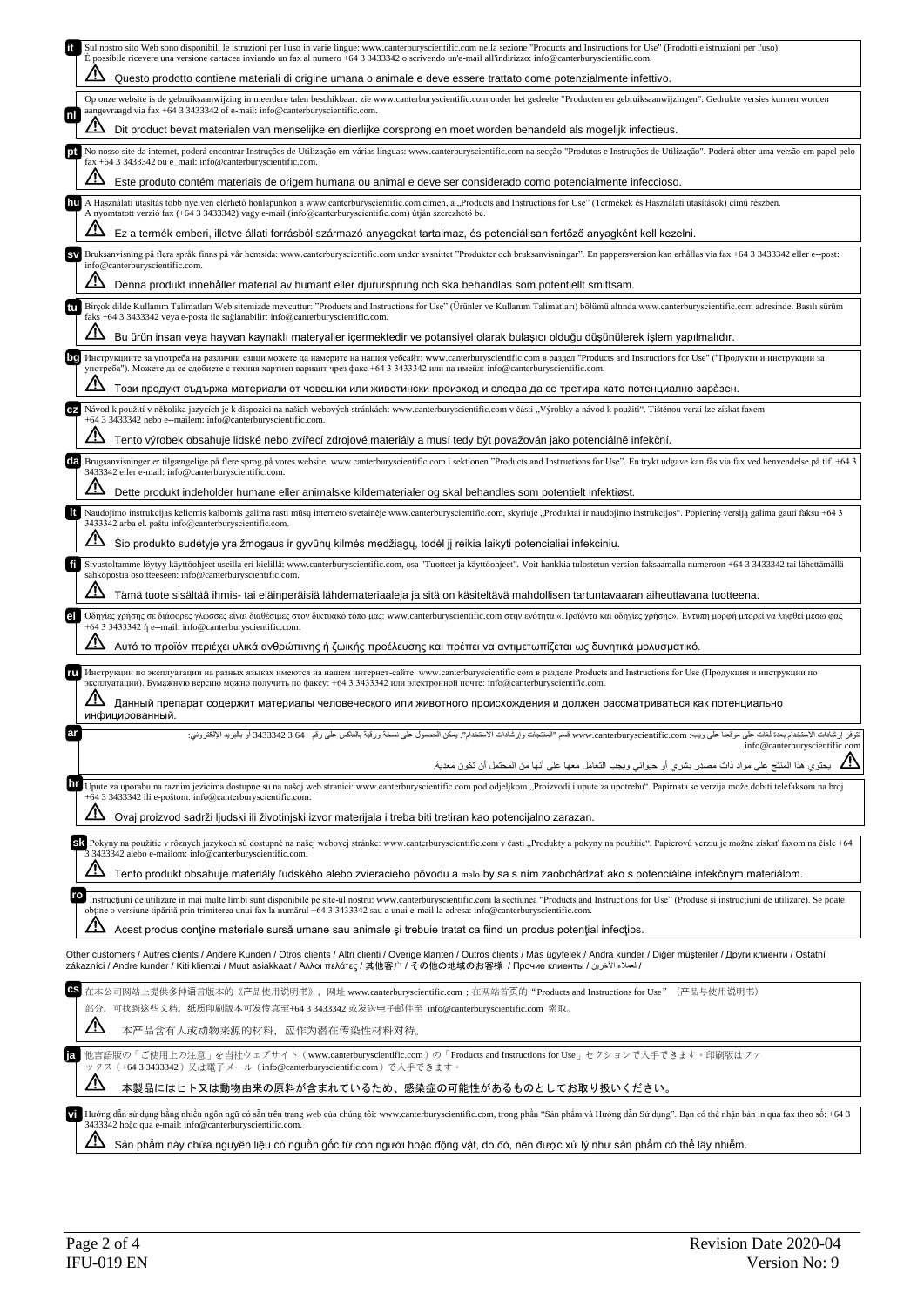## **Description and Intended Use**

The extendSURE<sup>TM</sup> Haemoglobin A1c liquid controls CONTROL are prepared from human blood and contain normal haemoglobin, preservatives and stabilizers. The controls are formulated to give enhanced stability.

The Level 2 control is produced by a process of controlled *in vitro* glycation of non-diabetic blood.

The controls are designed for use as quality control materials to monitor the accuracy and precision of laboratory testing procedures for HbA1c quantitation for the following assay types: ion exchange HPLC, immunoassay and enzymatic<br>procedures. LU For specific application in a particular assay refer to the analyser's operating manual. The cont used as a calibrator.

Good laboratory practice dictates that a quality control program be established in all laboratories. This program consists of the routine assay of these controls by trained laboratory personnel and evaluation of the documented results against laboratory acceptable limits. If results are outside these limits re-run the control and investigate method parameters, environmental factors and techniques. If after re-running the control the result(s) continues to remain outside the acceptable limits, contact the manufacturer of the control for further control interpretation assistance.

Further good laboratory practice dictates that control samples and results be quarantined from patient samples and results. **Clinical Application of Haemoglobin A1c Measurement**

The measurement of HbA1c is especially useful in the diabetic patient. Blood glucose levels fluctuate widely and instantaneous blood glucose testing does not reflect the averaged situation. The formation of HbA1c occurs slowly (about 0.05%/day) and continuously during the 120-day lifetime of the red cell. The measurement of HbA1c is useful to physicians as a long-term integral of blood glucose concentration and thus as a measure of the degree of control or self-management by the diabetic patient. However, each laboratory should determine a reference interval that corresponds to the characteristics of the population being tested. Each percentage point increase in HbA1c level corresponds to an increase in average blood glucose level of about 30 mg/dL or 1.7 mmol/L. As a general rule HbA1c levels above 10% represent poor diabetic control, whereas values between 6.5% and 7.5% are indicative of good control.

## **Kit Contents**

**REF** B12397

### **Description:**

- 12 vials of extendSURETM Haemoglobin A1c liquid control Level 1 of 1.0 mL fill.
- 12 vials of extendSURE<sup>TM</sup> Haemoglobin A1c liquid control Level 2 of 1.0 mL fill.
- 1 Information Sheet.
- 3 Lot Specific Value Assignment Cards

## **Precautions**/**Warnings**

#### **WARNING**

# F **Potentially Biohazardous Material**

Human red cells were used as a source material in the manufacture of the controls. Each unit was obtained from blood donors and tested by FDA accepted methods and found non reactive for Hepatitis B surface antigen, Anti-HCV, Anti-HIV 1 & 2 and Syphilis. No test method can offer complete assurance that the control containing human sourced materials will be absent of these and other infectious agents. Good laboratory practice dictates that all human source material should be considered potentially infectious and be handled with the same precautions used with patient specimens.

## **S** CAUTION

- **Please READ through this INFORMATION SHEET before using the control materials.**
- **FOR** *IN VITRO* **DIAGNOSTIC IVD USE.**
- **SAFETY CLOTHING (glasses, gloves and laboratory coat) are RECOMMENDED when using these controls***.*
- **Discarded or spilt controls should be treated and disposed of as directed by your laboratory safety guidelines or by local ordinance.**
- **This PRODUCT CONTAINS a small amount of POTASSIUM CYANIDE. DO NOT INGEST.**
- **DO NOT USE CONTROLS BEYOND USE BY DATE and only use one control lot at a time.**
- **If there is evidence of MICROBIAL CONTAMINATION or BROWN DISCOLORATION or PRECIPITATION in the controls, discard the vial.**

## **Storage and Handling**

The product must be stored protected from light, preferably in the original box.

## l**Unopened**

The extendSURETM Haemoglobin A1c liquid unopened control vials should be stored in an upright position at 2-8°C. Controls can be used until the last day of the use by month  $\cong$  shown on the bottle and is stable for 30 months from the date of manufacture.

## l **Opened**

The extendSURETM Haemoglobin A1c liquid opened control vials should be stored in an upright position at 2-8°C. Once the controls are opened; they can be used for 30 days when stored tightly capped. The controls should not be frozen and thawed.

## **Control Procedure**

The extendSURETM Haemoglobin A1c liquid controls are ready for use and should be treated in the same manner as unknown patient specimens and run in accordance with the manufacturer's instructions accompanying the respective instrument/method. The controls exhibit column elution profiles comparable to patient whole blood haemolysates.